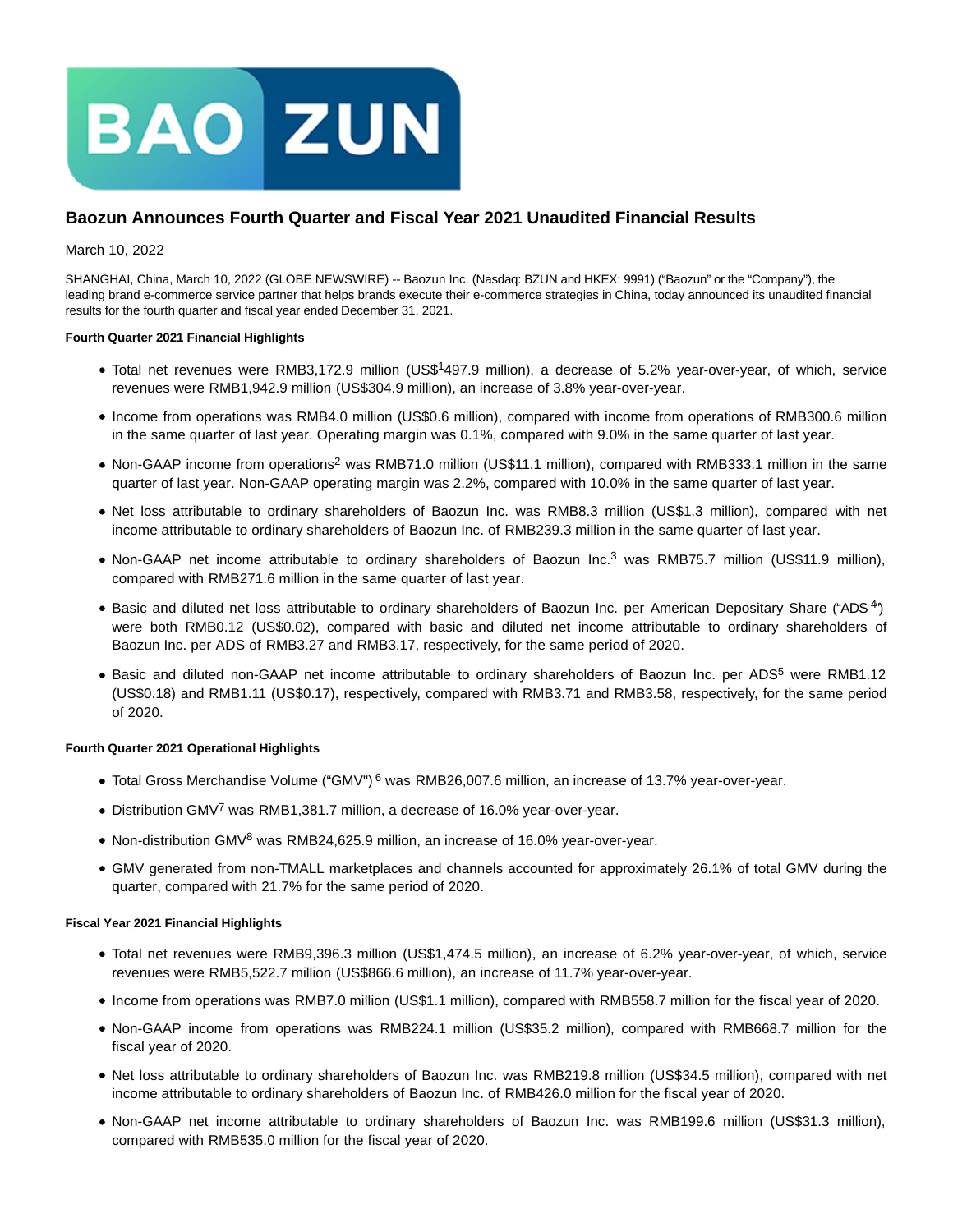- Basic and diluted net loss attributable to ordinary shareholders of Baozun Inc. per ADS was both RMB3.05 (US\$0.48), compared with basic and diluted net income attributable to ordinary shareholders of Baozun Inc. per ADS of RMB6.82 and RMB6.69, respectively, for the fiscal year of 2020.
- Basic and diluted non-GAAP net income attributable to ordinary shareholders of Baozun Inc. per ADS were RMB2.77 (US\$0.43) and RMB2.72 (US\$0.43), respectively, compared with RMB8.57 and RMB8.40, respectively, for the fiscal year of 2020.

## **Fiscal Year 2021 Operational Highlights**

- Total GMV was RMB71,053.9 million, an increase of 27.6% year-over-year.
- Distribution GMV was RMB4,335.7 million, largely flat compared with RMB4,334.6 million for the fiscal year of 2020.
- Non-distribution GMV was RMB66,718.2 million, an increase of 29.9% year-over-year.
- GMV generated from non-TMALL marketplaces and channels accounted for approximately 30.7% of total GMV during the fiscal year of 2021, compared with 25.7% for the fiscal year of 2020.

Mr. Vincent Qiu, Chairman and Chief Executive Officer of Baozun, commented, "Despite persistent macro challenges, I'm pleased that Baozun's business remained resilient, and that our team continued to make steady progress on our strategic objectives. Throughout the year we made considerable investments in enhancing our platform, enriching our technological capabilities, as well as growing our proficient talents. Furthermore, we continually integrate functions in our tech-powered middle-office to substantially improve productivity, service quality, and ultimately cost optimization. Although a weaker consumption sentiment permeates the fourth quarter, we continue to see acceleration in the deployment of omni-channel strategy. Built on our excellent value-creation capability and strong business development, I'm glad to see our new business pipeline expanded three-fold from a year ago. For 2022, we are poised to bring best-in-class services and innovative solutions to our brand partners, and march further on our medium-term strategic plans to drive business growth and sustainable value creation."

Mr. Arthur Yu, Chief Financial Officer of Baozun, commented, "We ended 2021 on a solid note with full year GMV of RMB71.1 billion, total net revenues of RMB9.4 billion and non-GAAP net income of RMB217.4 million with total cash position of RMB4.7 billion. In many ways, our business is more resilient and balanced, benefiting from diversification in category mix, breakthrough in omni-channel strategy, as well as complementary business acquisitions. With confidence in the company's long-term prospects, we repurchased approximately US\$164.9 million of our shares throughout the year. Looking ahead into 2022, we will pursue additional expansion opportunities and further optimize our financial structure and resource allocation. We remain confident in our business model and investment strategy, and we are steadfast on our mission to become the leading global brand e-commerce business partner."

## **Fourth Quarter 2021 Financial Results**

**Total net revenues** were RMB3,172.9 million (US\$497.9 million), a decrease of 5.2% from RMB3,346.7 million in the same quarter of last year.

**Product sales revenue** was RMB1,230.0 million (US\$193.0 million), a decrease of 16.6% from RMB1,474.2 million in the same quarter of last year. The decrease was primarily attributable to weaker macro environment and a decline in consumption sentiment in China during the quarter, resulting in sales contraction in appliances, personal-care products, as well as lower product sales as the Company optimizes its product portfolio in distribution model.

**Services revenue** was RMB1,942.9 million (US\$304.9 million), an increase of 3.8% from RMB1,872.5 million in the same quarter of last year. The increase was primarily attributable to incremental revenue contribution of RMB282.9 million (US\$44.4 million) from the Company's acquisitions, especially from two warehouse and supply chain businesses, which was partially offset by less service revenue from consignment service model.

**Total operating expenses** were RMB3,168.9 million (US\$497.3 million), compared with RMB3,046.1 million in the same quarter of last year.

- **Cost of products** was RMB1,043.6 million (US\$163.8 million), compared with RMB1,286.7 million in the same quarter of last year. The decrease was primarily due to the decline in product sales revenue, which was partially offset by an improvement in gross profit margin of product sales.
- **Fulfillment expenses** were RMB958.9 million (US\$150.5 million), compared with RMB851.0 million in the same quarter of last year. The increase was primarily due to the fulfillment cost of RMB221.5 million (US\$34.8 million) incurred by two warehouse and supply chain businesses acquired in current year, which was partially offset by efficiency improvements.
- **Sales and marketing expenses** were RMB895.4 million (US\$140.5 million), compared with RMB741.4 million in the same quarter of last year. The increase was mainly due to increased staff as the Company grows it business scale, and an expansion in headcount in digital marketing services, which was partially offset by efficiency improvements.
- **Technology and content expenses** were RMB126.1 million (US\$19.8 million) compared with RMB110.1 million in the same quarter of last year. The increase was mainly due to growth in GMV and the Company's ongoing investment in technological innovation and productization, which was partially offset by the Company's cost control initiatives and efficiency improvements.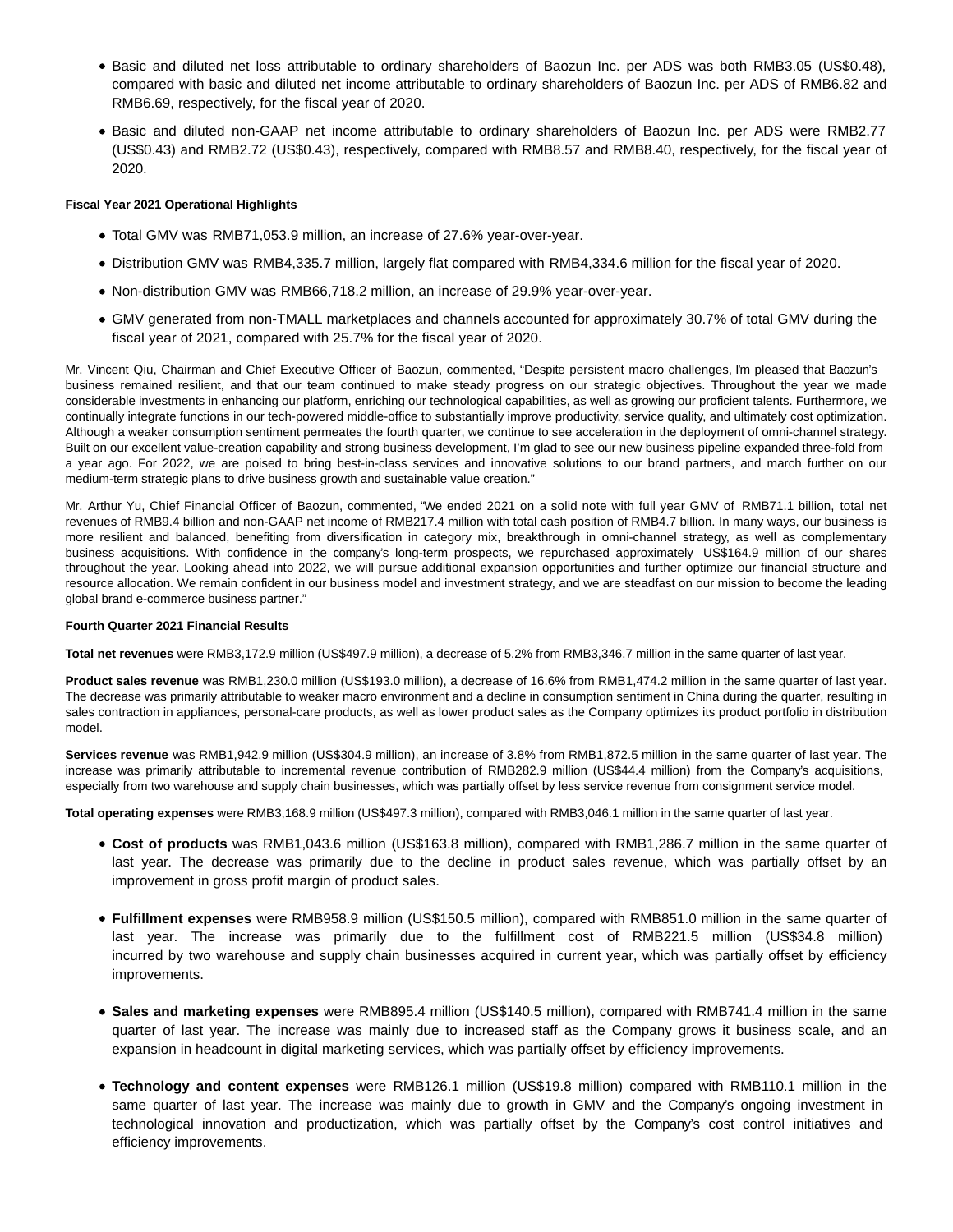**General and administrative expenses** were RMB157.1 million (US\$24.7 million), compared with RMB69.2 million in the same quarter of last year. The increase was primarily due to an accelerated amortization of leasehold as the Company moved to its new headquarters in October 2021, a rise in staff costs to recruit and retain talents and an increase from the Company's M&A activities.

**Income from operations** was RMB4.0 million (US\$0.6 million), compared with RMB300.6 million in the same quarter of last year. Operating margin was 0.1%, compared with 9.0% in the same quarter of last year.

**Non-GAAP income from operations** was RMB71.0 million (US\$11.1 million), compared with RMB333.1 million in the same quarter of last year. Non-GAAP operating margin was 2.2%, compared with 10.0% in the same quarter of last year.

**Net loss** attributable to ordinary shareholders of Baozun Inc. was RMB8.3 million (US\$1.3 million), compared with net income attributable to ordinary shareholders of Baozun Inc. of RMB239.3 million in the same quarter of last year. Basic and diluted net loss attributable to ordinary shareholders of Baozun Inc. per ADS were both RMB0.12 (US\$0.02), compared with basic and diluted net income attributable to ordinary shareholders of Baozun Inc. per ADS of RMB3.27 and RMB3.17, respectively, in the same period of 2020.

**Non-GAAP net income** attributable to ordinary shareholders of Baozun Inc. was RMB75.7 million (US\$11.9 million), compared with RMB271.6 million in the same quarter of last year. Basic and diluted non-GAAP net income attributable to ordinary shareholders of Baozun Inc. per ADS were RMB1.12 (US\$0.18) and RMB1.11 (US\$0.17), respectively, compared with RMB3.71 and RMB3.58, respectively, in the same period of 2020.

## **Fiscal Year 2021 Financial Results**

**Total net revenues** were RMB9,396.3 million (US\$1,474.5 million), an increase of 6.2% from RMB8,851.6 million in fiscal year 2020.

**Product sales revenue** was RMB3,873.6 million (US\$607.9 million), relatively flat compared with RMB3,906.6 million in fiscal year 2020.

**Services revenue** was RMB5,522.7 million (US\$866.6 million), an increase of 11.7% from RMB4,945.0 million in fiscal year 2020. The increase was primarily attributable to incremental revenue contribution of RMB565.0 million (US\$88.7 million) from the Company's acquisitions, especially from two warehouse and supply chain businesses.

**Total operating expenses** were RMB9,389.2 million (US\$1,473.4 million), compared with RMB8,292.9 million in fiscal year 2020.

- **Cost of products** was RMB3,276.6 million (US\$514.2 million), a slight decrease compared with RMB3,326.2 million in fiscal year 2020. The slight decrease was primarily attributable to an improvement in gross profit margin of product sales as the Company optimizes its product portfolio in distribution model.
- **Fulfillment expenses** were RMB2,661.1 million (US\$417.6 million), compared with RMB2,259.2 million in fiscal year 2020. The increase was primarily due to the fulfillment cost incurred by two warehouse and supply chain businesses acquired in current year.
- **Sales and marketing expenses** were RMB2,549.8 million (US\$400.1 million), compared with RMB2,130.7 million in fiscal year 2020. The increase was mainly due to increased staff as the Company grows it business scale, and an expansion in headcount in digital marketing services, which was partially offset by efficiency improvements.
- **Technology and content expenses** were RMB448.4 million (US\$70.4 million) compared with RMB409.9 million in fiscal year 2020. The increase was mainly due to growth in GMV and the Company's ongoing investment in technological innovation and productization, which was partially offset by the Company's cost control initiatives and efficiency improvements.
- **General and administrative expenses** were RMB525.8 million (US\$82.5 million), compared with RMB224.0 million in fiscal year 2020. The increase was primarily due to an increase of write-down of account receivable, an increase in rental expenses and accelerated amortization of leasehold in correlation with the Company's move to its new headquarters, as well as a rise in staff costs to recruit and retain talents.

**Income from operations** was RMB7.0 million (US\$1.1 million), compared with RMB558.7 million in fiscal year 2020. Operating margin was 0.1%, compared with 6.3% in fiscal year 2020.

**Non-GAAP income from operations** was RMB224.1 million (US\$35.2 million), compared with RMB668.7 million in fiscal year 2020. Non-GAAP operating margin was 2.4%, compared with 7.6% in fiscal year 2020.

**Net loss** attributable to ordinary shareholders of Baozun Inc. was RMB219.8 million (US\$34.5 million), compared with net income attributable to ordinary shareholders of Baozun Inc. of RMB426.0 million in fiscal year 2020. Basic and diluted net loss attributable to ordinary shareholders of Baozun Inc. per ADS were both RMB3.05 (US\$0.48), compared with basic and diluted net income attributable to ordinary shareholders of Baozun Inc. of RMB6.82 and RMB6.69, respectively, in fiscal year 2020.

**Non-GAAP net income** attributable to ordinary shareholders of Baozun Inc. was RMB199.6 million (US\$31.3 million), compared with RMB535.0 million in fiscal year 2020. Basic and diluted non-GAAP net income attributable to ordinary shareholders of Baozun Inc. per ADS were RMB2.77 (US\$0.43) and RMB2.72 (US\$0.43), respectively, compared with RMB8.57 and RMB8.40, respectively, in fiscal year 2020.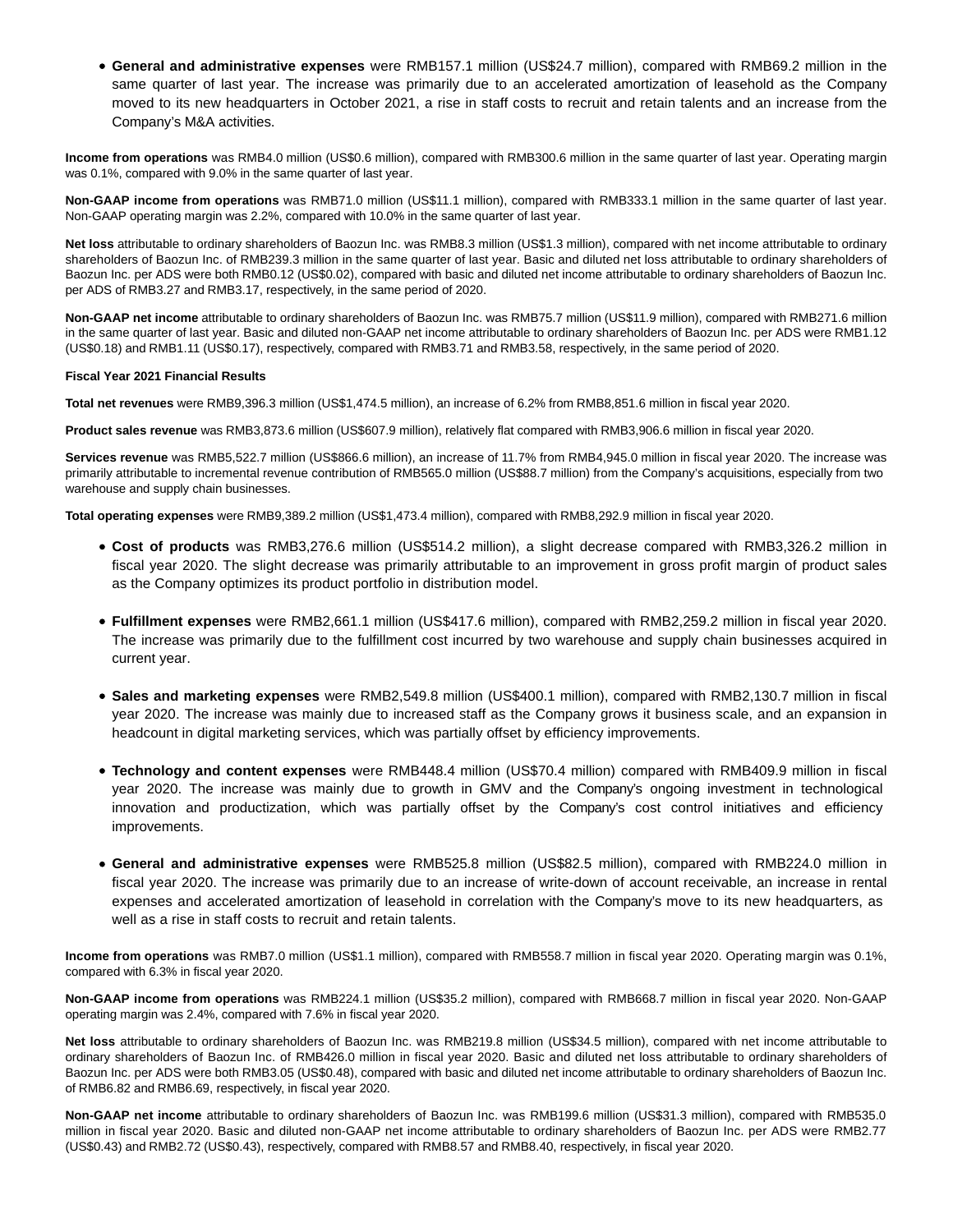As of December 31, 2021, the Company had RMB4,699.8 million (US\$737.5 million) in **cash, cash equivalents, restricted cash and short-term investments**, compared with RMB5,179.9 million as of December 31, 2020, and RMB2,751.0 million as of September 30, 2021. The sequential increase in cash, cash equivalents, restricted cash and short-term investments was primary attributable to a proceed of RMB1,290.8 million (US\$202.6 million) received from Cainiao Network for its 30% equity investment in Baotong, the Company's subsidiary for the warehouse and supply chain business group. The Company expects to receive the remaining final proceed of approximately US\$15.3 million from Cainiao Network in the first quarter of 2022.

## **Update in Share Repurchase Programs**

During the fourth quarter of 2021, the Company repurchased approximately 8.5 million of ordinary shares (including ordinary shares represented by the ADSs) for approximately US\$39.9 million under its share repurchase program. In total, the Company repurchased approximately 27.2 million of ordinary shares (including ordinary shares represented by the ADSs) for approximately US\$164.9 million under its share repurchase programs for fiscal year 2021.

## **Conference Call**

The Company will host a conference call to discuss the earnings at 7:00 a.m. Eastern Time on Thursday, March 10, 2022 (8:00 p.m. Beijing time on the same day).

Due to the outbreak of COVID-19, operator assisted conference calls are not available at the moment. All participants wishing to attend the call must preregister online before they can receive the dial-in numbers. Preregistration may require a few minutes to complete. The Company would like to apologize for any inconvenience caused by not having an operator as a result of COVID-19.

Participants can register for the conference call by navigating to [http://apac.directeventreg.com/registration/event/1269727.](https://www.globenewswire.com/Tracker?data=1zgBJwHkPMwyefwG_nqMHovPf_Y7Dxd0wX4K8BGPPoslm_aqDJODH2NprneTi0r7r-ZUrz33gledyi75PmthK0dCGBCH3BOwgnXAozN-ysyI9zayMRxjfmSmv_MUY_CGW9wUAi6dwU780dP5psCjDEwbXBIz5i-sXzib4CKcUisLNKm_o8ITXNDHemwfEQL_) Once preregistration has been completed, participants will receive dial-in numbers, the passcode, and a unique access PIN.

To join the conference, simply dial the number in the calendar invite you receive after preregistering, enter the passcode followed by your PIN, and you will join the conference instantly.

A telephone replay of the call will be available after the conclusion of the conference call through 08:59 p.m. Beijing Time, March 18, 2022.

Dial-in numbers for the replay are as follows:

 $\overline{\phantom{a}}$  , and the set of the set of the set of the set of the set of the set of the set of the set of the set of the set of the set of the set of the set of the set of the set of the set of the set of the set of the s

| International Dial-in | +61-2-8199-0299 |
|-----------------------|-----------------|
| U.S. Toll Free        | +1-855-452-5696 |
| Mainland China        | 8008-700-206    |
| Hong Kong             | 800-963-117     |
| Passcode:             | 1269727#        |

A live and archived webcast of the conference call will be available on the Investor Relations section of Baozun's website at [http://ir.baozun.com/.](https://www.globenewswire.com/Tracker?data=1zgBJwHkPMwyefwG_nqMHmFxQZH_RWS_wgY5SKICsrT5K9LdcrdbbZwarS2rxlyOzKH_L72o5_6Xnn7wzfYB0ADr_yDEIetVr4DEj85yjnA=)

4 Each ADS represents three Class A ordinary shares.

7 Distribution GMV refers to the GMV under the distribution business model.

8 Non-distribution GMV refers to the GMV under the service fee business model and the consignment business model.

## **Use of Non-GAAP Financial Measures**

<sup>&</sup>lt;sup>1</sup> This announcement contains translations of certain Renminbi (RMB) amounts into U.S. dollars (US\$) at a specified rate solely for the convenience of the reader. Unless otherwise noted, the translation of RMB into US\$ has been made at RMB6.3726 to US\$1.00, the noon buying rate in effect on December 30, 2021 as set forth in the H.10 Statistical Release of the Federal Reserve Board.

<sup>&</sup>lt;sup>2</sup> Non-GAAP income (loss) from operations is a non-GAAP financial measure, which is defined as income (loss) from operations excluding share-based compensation expenses and amortization of intangible assets resulting from business acquisition.

<sup>3</sup> Non-GAAP net income (loss) attributable to ordinary shareholders of Baozun Inc. is a non-GAAP financial measure, which is defined as net income (loss) attributable to ordinary shareholders of Baozun Inc. excluding share-based compensation expenses, amortization of intangible assets resulting from business acquisition and unrealized investment loss.

<sup>5</sup> Basic and diluted non-GAAP net income (loss) attributable to ordinary shareholders of Baozun Inc. per ADS are non-GAAP financial measures, which are defined as non-GAAP net income (loss) attributable to ordinary shareholders of Baozun Inc. divided by weighted average number of shares used in calculating basic and diluted net income (loss) per ordinary share multiplied by three, respectively.

 $6$  GMV includes value added tax and excludes (i) shipping charges, (ii) surcharges and other taxes, (iii) value of the goods that are returned and (iv) deposits for purchases that have not been settled.

The Company also uses certain non-GAAP financial measures in evaluating its business. For example, the Company uses non-GAAP income (loss) from operations, non-GAAP operating margin, non-GAAP net income (loss), non-GAAP net margin, non-GAAP net income (loss) attributable to ordinary shareholders of Baozun Inc. and non-GAAP net income (loss) attributable to ordinary shareholders of Baozun Inc. per ADS, as supplemental measures to review and assess its financial and operating performance. The presentation of these non-GAAP financial measures is not intended to be considered in isolation, or as a substitute for the financial information prepared and presented in accordance with U.S. GAAP. Non-GAAP income (loss) from operations is income (loss) from operations excluding the impact of share-based compensation expenses and amortization of intangible assets resulting from business acquisition. Non-GAAP operating margin is non-GAAP income from operations as a percentage of total net revenues. Non-GAAP net income (loss) is net income (loss) excluding the impact of share-based compensation expenses and amortization of intangible assets resulting from business acquisition and unrealized investment loss. Non-GAAP net margin is non-GAAP net income as a percentage of total net revenues. Non-GAAP net income (loss) attributable to ordinary shareholders of Baozun Inc. is net income (loss) attributable to ordinary shareholders of Baozun Inc. excluding the impact of share-based compensation expenses and amortization of intangible assets resulting from business acquisition and unrealized investment loss. Non-GAAP net income (loss) attributable to ordinary shareholders of Baozun Inc. per ADS is non-GAAP net income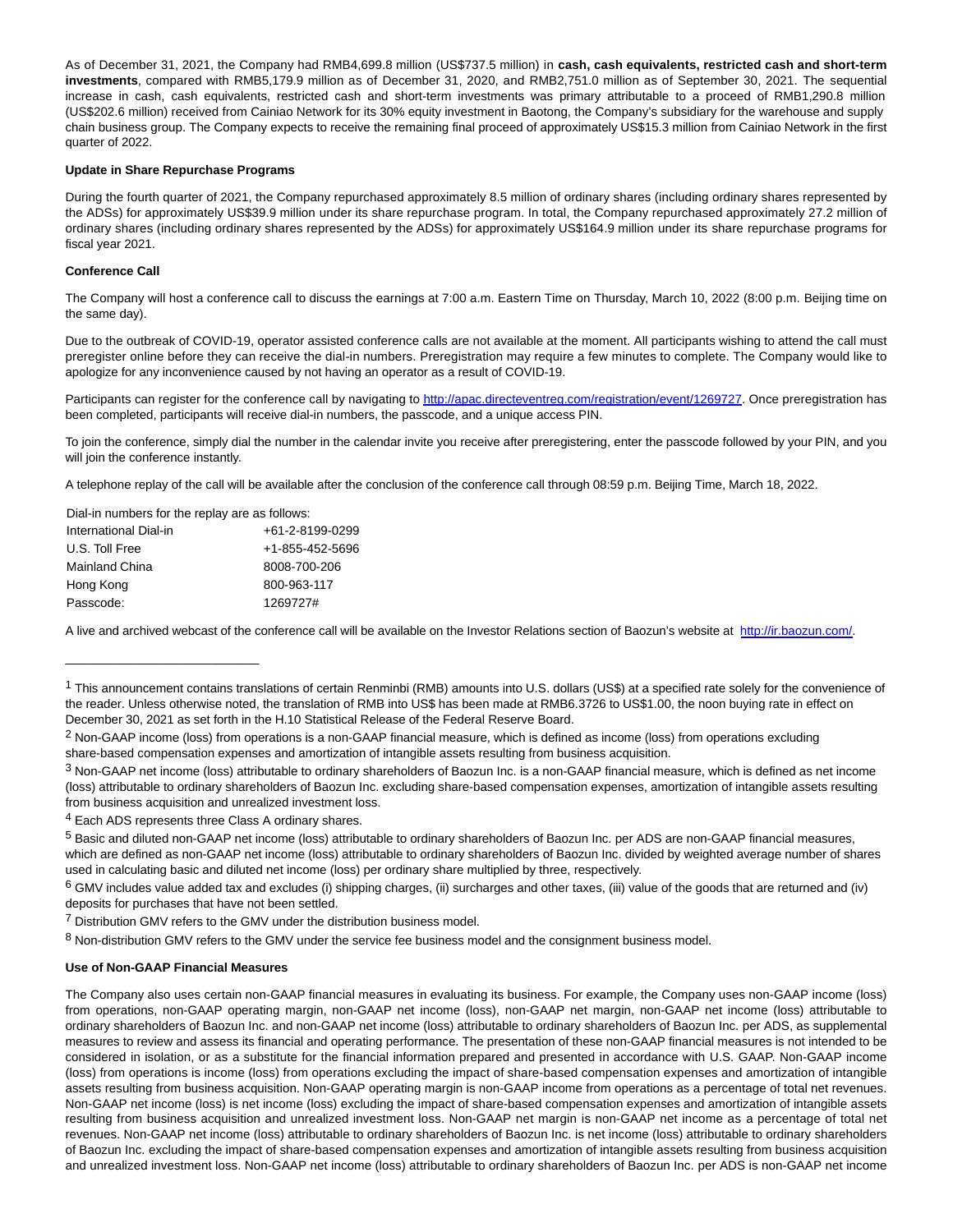(loss) attributable to ordinary shareholders of Baozun Inc. divided by weighted average number of shares used in calculating net income (loss) per ordinary share multiplied by three.

The Company presents the non-GAAP financial measures because they are used by the Company's management to evaluate the Company's financial and operating performance and formulate business plans. Non-GAAP income (loss) from operations enables the Company's management to assess the Company's financial and operating results without considering the impact of share-based compensation expenses and amortization of intangible assets resulting from business acquisition. Non-GAAP net income (loss) enables the Company's management to assess the Company's financial and operating results without considering the impact of share-based compensation expenses and amortization of intangible assets resulting from business acquisition and unrealized investment loss. Such items are non-cash expenses that are not directly related to the Company's business operations. Share-based compensation expenses represent non-cash expenses associated with share options and restricted share units the Company grants under the share incentive plans. Amortization of intangible assets resulting from business acquisition represents non-cash expenses associated with intangible assets acquired through one-off business acquisition. Unrealized investment loss represents non-cash expenses associated with the change in fair value of the equity investment. The Company also believes that the use of the non-GAAP measures facilitates investors' assessment of the Company's financial and operating performance.

The non-GAAP financial measures are not defined under U.S. GAAP and are not presented in accordance with U.S. GAAP. The non-GAAP financial measures have limitations as analytical tools. One of the key limitations of using non-GAAP income (loss) from operations, non-GAAP net income (loss), non-GAAP net income (loss) attributable to ordinary shareholders of Baozun Inc., and non-GAAP net income (loss) attributable to ordinary shareholders of Baozun Inc. per ADS is that they do not reflect all items of income and expense that affect the Company's operations. Share-based compensation expenses and amortization of intangible assets resulting from business acquisition and unrealized investment loss have been and may continue to be incurred in the Company's business and is not reflected in the presentation of non-GAAP income (loss) from operations and non-GAAP net income (loss). Further, the non-GAAP measures may differ from the non-GAAP measures used by other companies, including peer companies, potentially limiting the comparability of their financial results to the Company's. In light of the foregoing limitations, the non-GAAP income (loss) from operations, non-GAAP operating margin, non-GAAP net income (loss), non-GAAP net margin, non-GAAP net income (loss) attributable to ordinary shareholders of Baozun Inc. and non-GAAP net income (loss) attributable to ordinary shareholders of Baozun Inc. per ADS for the period should not be considered in isolation from or as an alternative to income (loss) from operations, operating margin, net income (loss), net margin, net income (loss) attributable to ordinary shareholders of Baozun Inc. and net income (loss) attributable to ordinary shareholders of Baozun Inc. per ADS, or other financial measures prepared in accordance with U.S. GAAP.

The Company compensates for these limitations by reconciling the non-GAAP financial measures to the nearest U.S. GAAP performance measures, which should be considered when evaluating the Company's performance. For reconciliations of these non-GAAP financial measures to the most directly comparable GAAP financial measures, please see the section of the accompanying tables titled, "Reconciliations of GAAP and Non-GAAP Results."

#### **Safe Harbor Statements**

This press release contains forward-looking statements. These statements are made under the "safe harbor" provisions of the U.S. Private Securities Litigation Reform Act of 1995. These forward-looking statements can be identified by terminology such as "will," "expects," "anticipates," "future," "intends," "plans," "believes," "estimates," "potential," "continue," "ongoing," "targets," "guidance," "going forward," "outlook" and similar statements. Statements that are not historical facts, including quotes from management in this announcement and statements about the Company's strategies and goals, are or contain forward-looking statements. Forward-looking statements involve inherent risks and uncertainties. A number of factors could cause actual results to differ materially from those contained in any forward-looking statement, including but not limited to the following: the Company's operations and business prospects; the Company's business and operating strategies and its ability to implement such strategies; the Company's ability to develop and manage its operations and business; competition for, among other things, capital, technology and skilled personnel; the Company's ability to control costs; the Company's dividend policy; changes to regulatory and operating conditions in the industry and geographical markets in which the Company operates; and other risks and uncertainties. Further information regarding these and other risks, uncertainties or factors is included in the Company's filings with the U.S. Securities and Exchange Commission and the Company's announcements, notice or other documents published on the website of The Stock Exchange of Hong Kong Limited. All information provided in this press release is as of the date of this press release and is based on assumptions that the Company believes to be reasonable as of this date, and the Company does not undertake any obligation to update any forward-looking statement, except as required under the applicable law.

## **About Baozun Inc.**

Baozun Inc. is the leader and a pioneer in the brand e-commerce service industry in China. Baozun empowers a broad and diverse range of brands to grow and succeed by leveraging its end-to-end e-commerce service capabilities, omni-channel coverage and technology-driven solutions. Its integrated one-stop solutions address all core aspects of the e-commerce operations covering IT solutions, online store operations, digital marketing, customer services, and warehousing and fulfillment.

For more information, please visi[t http://ir.baozun.com.](https://www.globenewswire.com/Tracker?data=1zgBJwHkPMwyefwG_nqMHmhGlKgYqnwquw_zGJ8jk9gI8WhQ9DGXyJAUN-J2vhgXhRzJnaFnO66VB7Iy1YHx4A==)

For investor and media inquiries, please contact:

**Baozun Inc.** Ms. Wendy Sun Email[: ir@baozun.com](https://www.globenewswire.com/Tracker?data=LoAg2G8r_Z3x7Sa9T-w15lJgo_QhvsIUWhzl2kqUvaiqJSZ4gOE57KqP4_RzyTiAwaViIza9Qhrkf3jg8iOuMg==)

> **Baozun Inc. UNAUDITED CONDENSED CONSOLIDATED BALANCE SHEETS (In thousands)**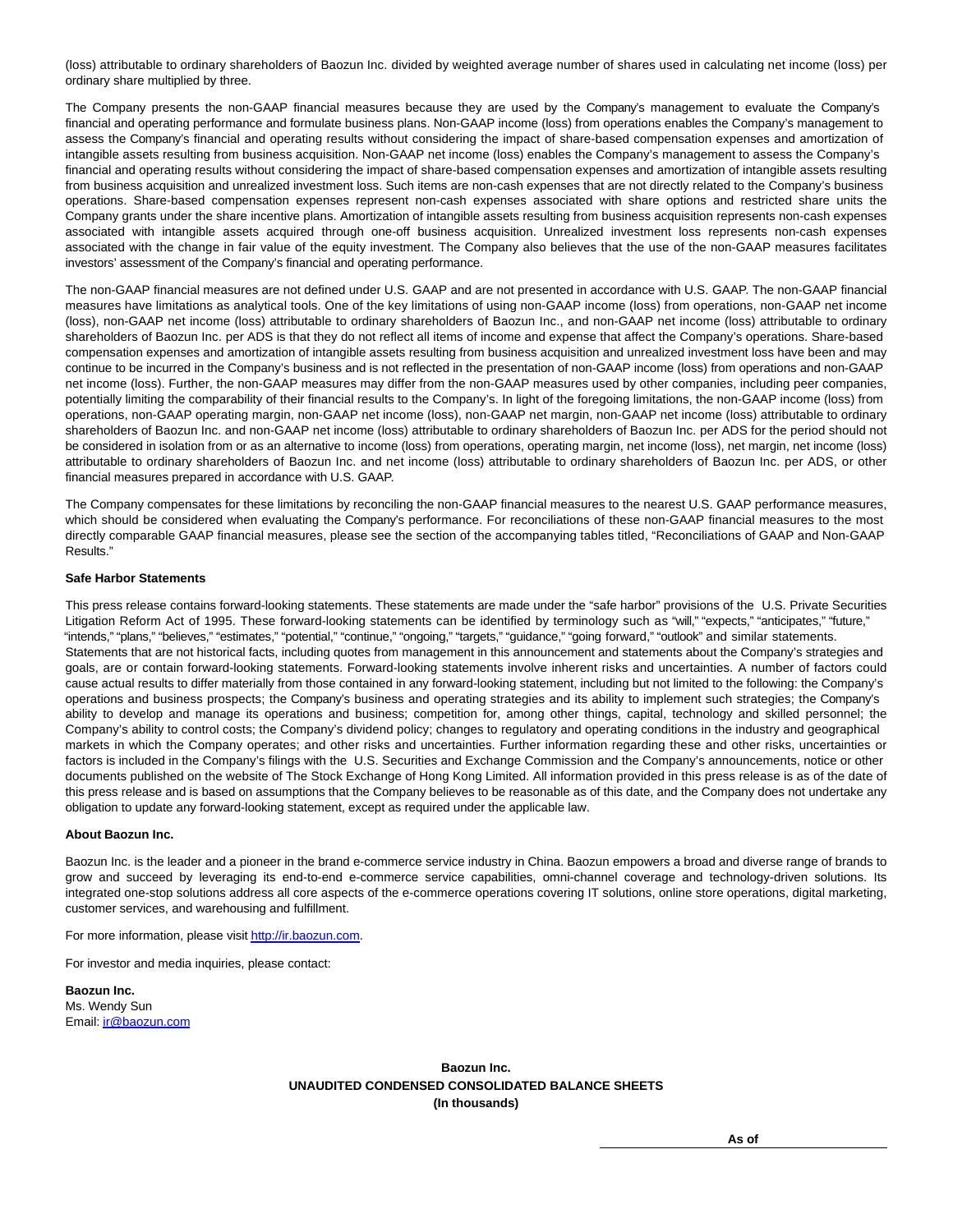|                                      | December 31,<br>2020 | December 31,<br>2021 | December 31,<br>2021 |
|--------------------------------------|----------------------|----------------------|----------------------|
|                                      | <b>RMB</b>           | <b>RMB</b>           | US\$                 |
| <b>ASSETS</b>                        |                      |                      |                      |
| <b>Current assets</b>                |                      |                      |                      |
| Cash and cash equivalents            | 3,579,665            | 4,606,545            | 722,867              |
| Restricted cash                      | 151,354              | 93,219               | 14,628               |
| Short-term investments               | 1,448,843            |                      |                      |
| Accounts receivable, net             | 2,188,977            | 2,260,918            | 354,788              |
| Inventories, net                     | 1,026,038            | 1,073,567            | 168,466              |
| Advances to suppliers                | 284,776              | 527,973              | 82,850               |
| Prepayments and other current assets | 438,212              | 572,774              | 89,881               |
| Amounts due from related parties     | 40,935               | 68,984               | 10,825               |
| <b>Total current assets</b>          | 9,158,800            | 9,203,980            | 1,444,305            |
| <b>Non-current assets</b>            |                      |                      |                      |
| Investments in equity investees      | 53,342               | 330,788              | 51,908               |
| Property and equipment, net          | 430,089              | 652.886              | 102,452              |
| Intangible assets, net               | 146,373              | 395,210              | 62,017               |
| Land use right, net                  | 41,541               | 40,516               | 6,358                |
| Operating lease right-of-use assets  | 524,792              | 1,095,570            | 171,919              |
| Goodwill                             | 13,574               | 397,904              | 62,440               |
| Other non-current assets             | 51,531               | 87,926               | 13,797               |
| Deferred tax assets                  | 54,649               | 114,200              | 17,920               |
| <b>Total non-current assets</b>      | 1,315,891            | 3,115,000            | 488,811              |
| <b>Total assets</b>                  | 10,474,691           | 12,318,980           | 1,933,116            |

## **Baozun Inc. UNAUDITED CONDENSED CONSOLIDATED BALANCE SHEETS (In thousands, except for share and per share data)**

|                                                |                      | As of                |                      |  |  |
|------------------------------------------------|----------------------|----------------------|----------------------|--|--|
|                                                | December 31,<br>2020 | December 31,<br>2021 | December 31,<br>2021 |  |  |
|                                                | <b>RMB</b>           | <b>RMB</b>           | US\$                 |  |  |
| <b>LIABILITIES AND SHAREHOLDERS' EQUITY</b>    |                      |                      |                      |  |  |
| <b>Current liabilities</b>                     |                      |                      |                      |  |  |
| Short-term loan                                |                      | 2,288,465            | 359,110              |  |  |
| Accounts payable                               | 421,562              | 494,079              | 77,533               |  |  |
| Notes payable                                  | 500,820              | 529,603              | 83,106               |  |  |
| Income tax payables                            | 72,588               | 127,990              | 20,084               |  |  |
| Accrued expenses and other current liabilities | 991,180              | 984,519              | 154,493              |  |  |
| Amounts due to related parties                 | 44,997               | 73,794               | 11,580               |  |  |
| Current operating lease liabilities            | 165,122              | 278,176              | 43,652               |  |  |
| <b>Total current liabilities</b>               | 2,196,269            | 4,776,626            | 749,558              |  |  |
| <b>Non-current liabilities</b>                 |                      |                      |                      |  |  |
| Long-term loan                                 | 1,762,847            |                      |                      |  |  |
| Deferred tax liabilities                       | 2,538                | 51,525               | 8,085                |  |  |
| Long-term operating lease liabilities          | 370,434              | 883,495              | 138,640              |  |  |
| Other non-current liabilities                  |                      | 125,985              | 19,769               |  |  |
| <b>Total non-current liabilities</b>           | 2,135,819            | 1,061,005            | 166,494              |  |  |
| <b>Total liabilities</b>                       | 4,332,088            | 5,837,631            | 916,052              |  |  |
| Redeemable non-controlling interests           | 9,000                | 379,056              | 59,482               |  |  |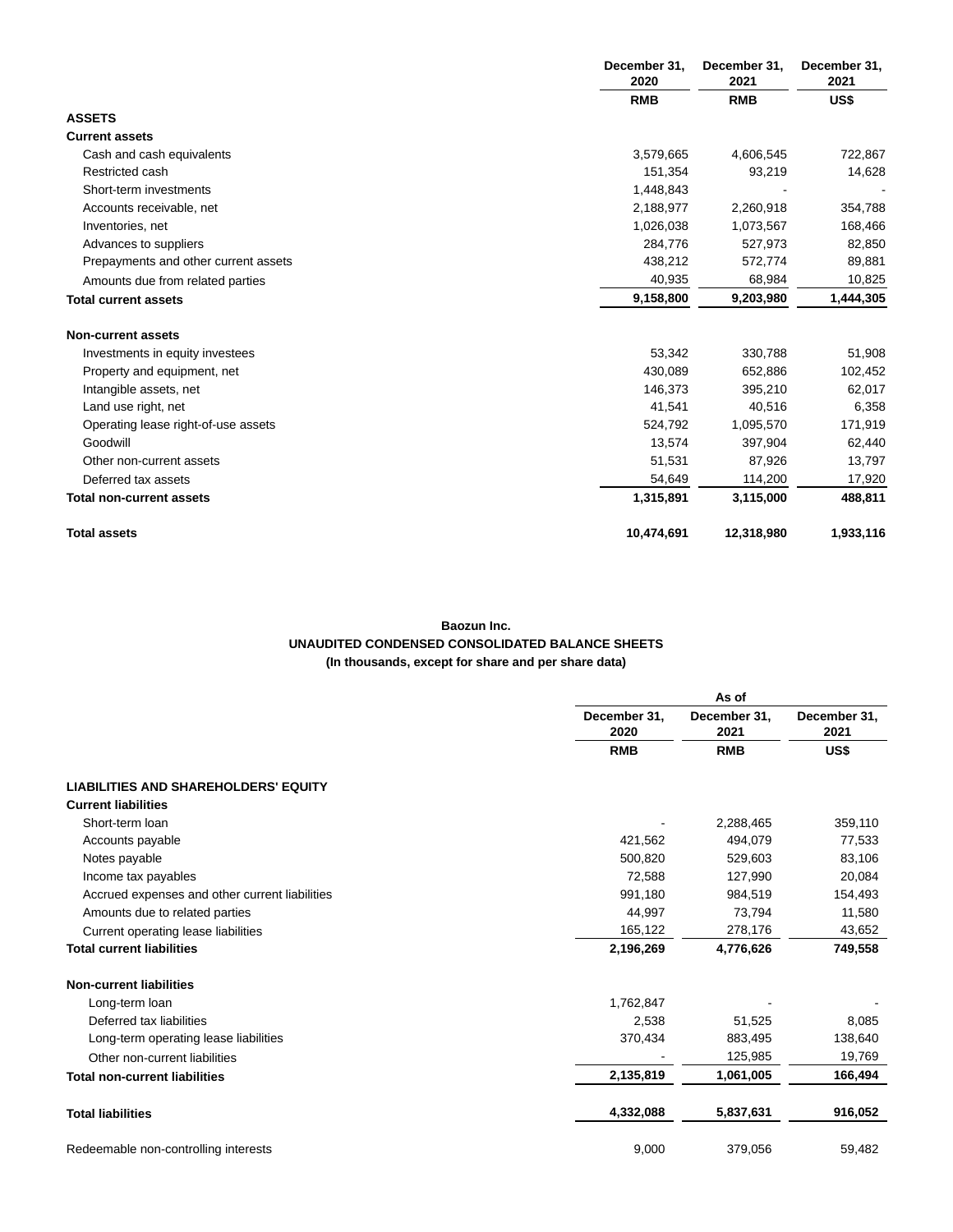## **Baozun Inc. shareholders' equity:**

| Total liabilities, redeemable non-controlling interests and equity                                                                                                                            | 10,474,691 | 12,318,980 | 1,933,116 |
|-----------------------------------------------------------------------------------------------------------------------------------------------------------------------------------------------|------------|------------|-----------|
| Total equity                                                                                                                                                                                  | 6,133,603  | 6,102,293  | 957,582   |
| Non-controlling interests                                                                                                                                                                     | 22,582     | 163,310    | 25,627    |
| Total Baozun Inc. shareholders' equity                                                                                                                                                        | 6,111,021  | 5,938,983  | 931,955   |
| Accumulated other comprehensive income                                                                                                                                                        | (48, 756)  | (100, 145) | (15, 715) |
| Retained earnings                                                                                                                                                                             | 952,001    | 425,125    | 66,711    |
| Treasury shares                                                                                                                                                                               |            | (385, 942) | (60, 563) |
| Additional paid-in capital                                                                                                                                                                    | 5,207,631  | 5,999,812  | 941,501   |
| Class B ordinary shares (US\$0.0001 par value; 30,000,000 shares authorized,<br>13,300,738 shares issued and outstanding as of December 31, 2020 and 2021,<br>respectively)                   | 8          | 8          |           |
| Class A ordinary shares (US\$0.0001 par value; 470,000,000 shares authorized,<br>220,505,115 and 195,493,754 shares issued and outstanding as of December 31, 2020<br>and 2021, respectively) | 137        | 125        | 20        |
|                                                                                                                                                                                               |            |            |           |

## **Baozun Inc. UNAUDITED CONDENSED CONSOLIDATED STATEMENTS OF COMPREHENSIVE INCOME (In thousands, except for share and per share data and per ADS data)**

|                                           | For the three months ended December 31, |               |            | For the year ended December 31, |             |             |
|-------------------------------------------|-----------------------------------------|---------------|------------|---------------------------------|-------------|-------------|
|                                           | 2020<br>2021                            |               |            | 2020                            | 2021        |             |
|                                           | <b>RMB</b>                              | <b>RMB</b>    | US\$       | <b>RMB</b>                      | <b>RMB</b>  | US\$        |
| <b>Net revenues</b>                       |                                         |               |            |                                 |             |             |
| <b>Product sales</b>                      | 1,474,246                               | 1,230,025     | 193,018    | 3,906,611                       | 3,873,589   | 607,851     |
| Services                                  | 1,872,452                               | 1,942,853     | 304,876    | 4,944,952                       | 5,522,667   | 866,627     |
| <b>Total net revenues</b>                 | 3,346,698                               | 3,172,878     | 497,894    | 8,851,563                       | 9,396,256   | 1,474,478   |
| Operating expenses <sup>(1)</sup>         |                                         |               |            |                                 |             |             |
| Cost of products                          | (1, 286, 659)                           | (1,043,606)   | (163, 765) | (3,326,243)                     | (3,276,571) | (514, 165)  |
| Fulfillment <sup>(2)</sup>                | (850, 991)                              | (958, 863)    | (150, 467) | (2,259,176)                     | (2,661,126) | (417, 589)  |
| Sales and marketing $(2)$                 | (741, 386)                              | (895, 397)    | (140, 507) | (2, 130, 667)                   | (2,549,842) | (400, 126)  |
| Technology and content <sup>(2)</sup>     | (110, 148)                              | (126,060)     | (19, 782)  | (409, 870)                      | (448, 410)  | (70, 365)   |
| General and administrative <sup>(2)</sup> | (69, 167)                               | (157, 148)    | (24,660)   | (224, 045)                      | (525, 802)  | (82, 510)   |
| Other operating income, net               | 12,281                                  | 12,197        | 1,914      | 57,115                          | 72,516      | 11,379      |
| <b>Total operating expenses</b>           | (3,046,070)                             | (3, 168, 877) | (497, 267) | (8, 292, 886)                   | (9,389,235) | (1,473,376) |
| Income from operations                    | 300,628                                 | 4,001         | 627        | 558,677                         | 7,021       | 1,102       |
| Other income (expenses)                   |                                         |               |            |                                 |             |             |
| Interest income                           | 13,679                                  | 9,074         | 1,424      | 41,373                          | 62,943      | 9,877       |
| Interest expense                          | (14,097)                                | (16, 102)     | (2,527)    | (66, 124)                       | (56, 847)   | (8,921)     |
| Unrealized investment loss                |                                         | (21, 024)     | (3,299)    |                                 | (209, 956)  | (32, 947)   |
| Gain on disposal of<br>investment         |                                         | 150           | 24         |                                 | 150         | 24          |
| Impairment loss of<br>investments         | (10,000)                                |               |            | (10, 800)                       | (3,541)     | (556)       |
| Exchange gain                             | 25,544                                  | 26,726        | 4,194      | 25,725                          | 46,226      | 7,254       |
| Income (loss) before income               |                                         |               |            |                                 |             |             |
| tax                                       | 315,754                                 | 2,825         | 443        | 548,851                         | (154,004)   | (24, 167)   |
| Income tax expense $(3)$                  | (75, 951)                               | (1, 818)      | (285)      | (127, 787)                      | (55, 259)   | (8,671)     |
| Share of income (loss) in<br>equity       |                                         |               |            |                                 |             |             |
| method investment, net of tax<br>of nil   | (967)                                   | 2,086         | 327        | 5,470                           | 3,300       | 518         |
| Net income (loss)                         | 238,836                                 | 3,093         | 485        | 426,534                         | (205, 963)  | (32, 320)   |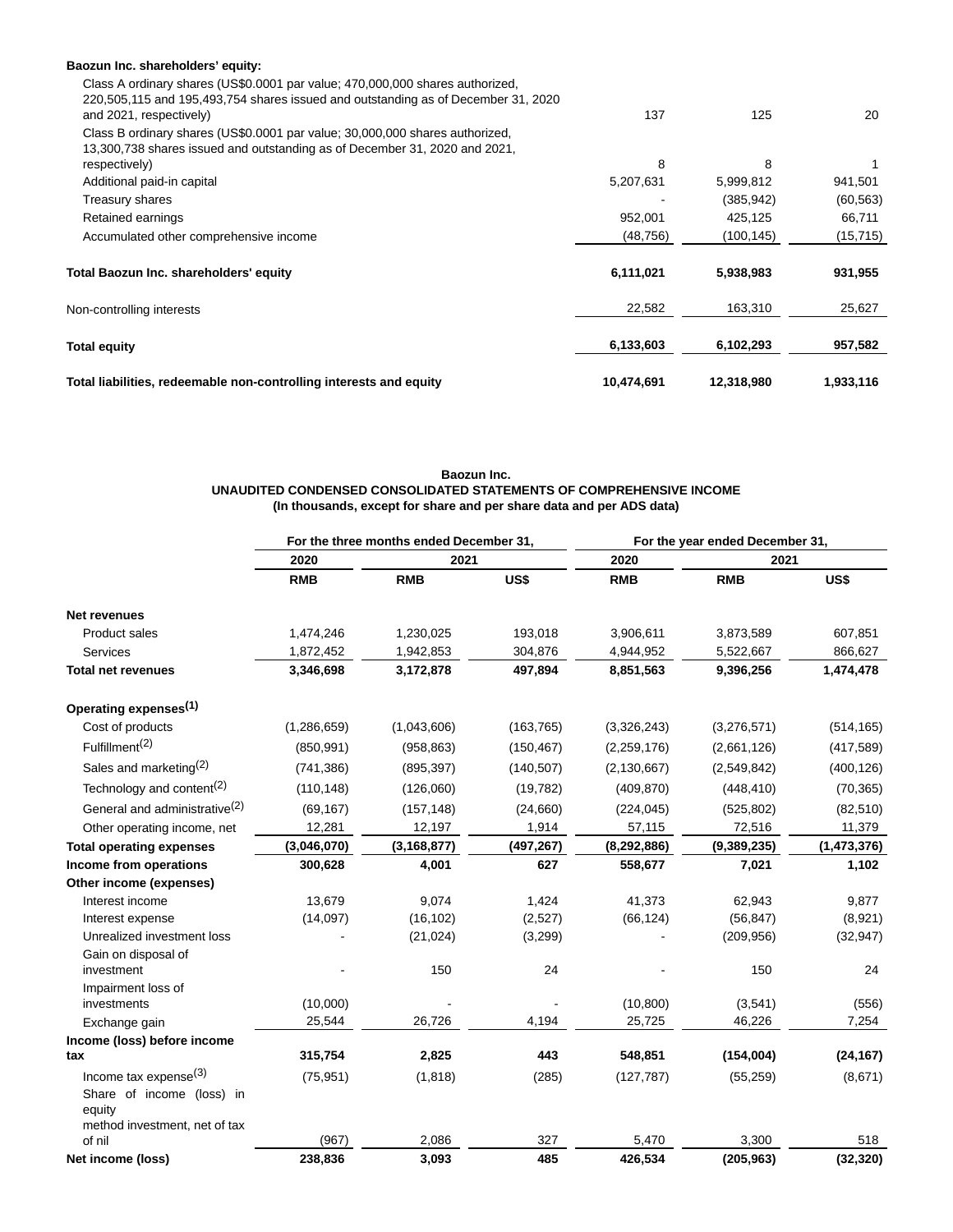| (91, 702)   | (21, 355)                    | (3, 351)                                          | (77, 136)                            | (51, 389)                    | (8,064)                                             |
|-------------|------------------------------|---------------------------------------------------|--------------------------------------|------------------------------|-----------------------------------------------------|
|             |                              |                                                   |                                      |                              |                                                     |
|             |                              |                                                   |                                      |                              |                                                     |
| 238,836     | 3,093                        | 485                                               | 426,534                              | (205, 963)                   | (32, 320)                                           |
| 239,172,660 | 202,916,914                  | 202,916,914                                       | 190,988,171                          | 216,370,290                  | 216,370,290                                         |
| 219,717,614 | 202,916,914                  | 202,916,914                                       | 187,322,781                          |                              | 216,370,290                                         |
|             |                              |                                                   |                                      |                              |                                                     |
|             |                              |                                                   |                                      |                              |                                                     |
|             |                              |                                                   |                                      |                              | (0.48)<br>(0.48)                                    |
|             |                              |                                                   |                                      |                              |                                                     |
|             |                              |                                                   |                                      |                              | (0.16)                                              |
|             |                              |                                                   |                                      |                              | (0.16)                                              |
|             |                              |                                                   |                                      |                              |                                                     |
| 239,347     | (8, 345)                     | (1, 310)                                          | 425,992                              | (219, 830)                   | (34, 496)                                           |
|             |                              |                                                   |                                      |                              |                                                     |
| 304         |                              | (1,903)                                           | 254                                  | (12, 362)                    | (1,940)                                             |
| 207         | 689                          | 108                                               | (796)                                | (1,505)                      | (236)                                               |
|             | 1.09<br>1.06<br>3.27<br>3.17 | (12, 127)<br>(0.04)<br>(0.04)<br>(0.12)<br>(0.12) | (0.01)<br>(0.01)<br>(0.02)<br>(0.02) | 2.27<br>2.23<br>6.82<br>6.69 | (1.02)<br>(1.02)<br>(3.05)<br>(3.05)<br>216,370,290 |

(1) Share-based compensation expenses are allocated in operating expenses items as follows:

|                            |            | For the three months ended December 31. |       |            | For the year ended December 31, |        |
|----------------------------|------------|-----------------------------------------|-------|------------|---------------------------------|--------|
|                            | 2020       | 2021                                    |       | 2020       | 2021                            |        |
|                            | <b>RMB</b> | <b>RMB</b>                              | US\$  | <b>RMB</b> | <b>RMB</b>                      | US\$   |
| <b>Fulfillment</b>         | 407        | 5.303                                   | 832   | 8.497      | 16.845                          | 2.644  |
| Sales and marketing        | 11.760     | 26,559                                  | 4.168 | 38,631     | 89.275                          | 14,009 |
| Technology and content     | 4.479      | 10.331                                  | 1.621 | 16.711     | 38.001                          | 5,963  |
| General and administrative | 15,452     | 13,772                                  | 2,161 | 44,601     | 52,426                          | 8,227  |
|                            | 32,098     | 55.965                                  | 8.782 | 108.440    | 196.547                         | 30.843 |

(2) Including amortization of intangible assets resulting from business acquisition, which amounted to RMB0.4 million and RMB11.1 million for the three months period ended December 31, 2020 and 2021, respectively. Including amortization of intangible assets resulting from business acquisition, which amounted to RMB1.6 million and RMB20.5 million for the year ended December 31, 2020 and 2021, respectively.

(3) Including income tax benefits of RMB0.1 million and RMB1.9 million related to the reversal of deferred tax liabilities, which was recognized on business acquisition for the three months period ended December 31, 2020 and 2021, respectively. Including income tax benefits of RMB0.4 million and RMB3.7 million related to the reversal of deferred tax liabilities, which was recognized on business acquisition for the year ended December 31, 2020 and 2021, respectively.

## **Baozun Inc. Reconciliations of GAAP and Non-GAAP Results (in thousands, except for share and per ADS data)**

|                        |            | For the three months ended December 31, |      |            | For the year ended December 31, |       |
|------------------------|------------|-----------------------------------------|------|------------|---------------------------------|-------|
|                        | 2020       | 2021                                    |      | 2020       | 2021                            |       |
|                        | <b>RMB</b> | <b>RMB</b>                              | US\$ | <b>RMB</b> | <b>RMB</b>                      | US\$  |
| Income from operations | 300.628    | 4.001                                   | 627  | 558.677    | 7.021                           | 1.102 |